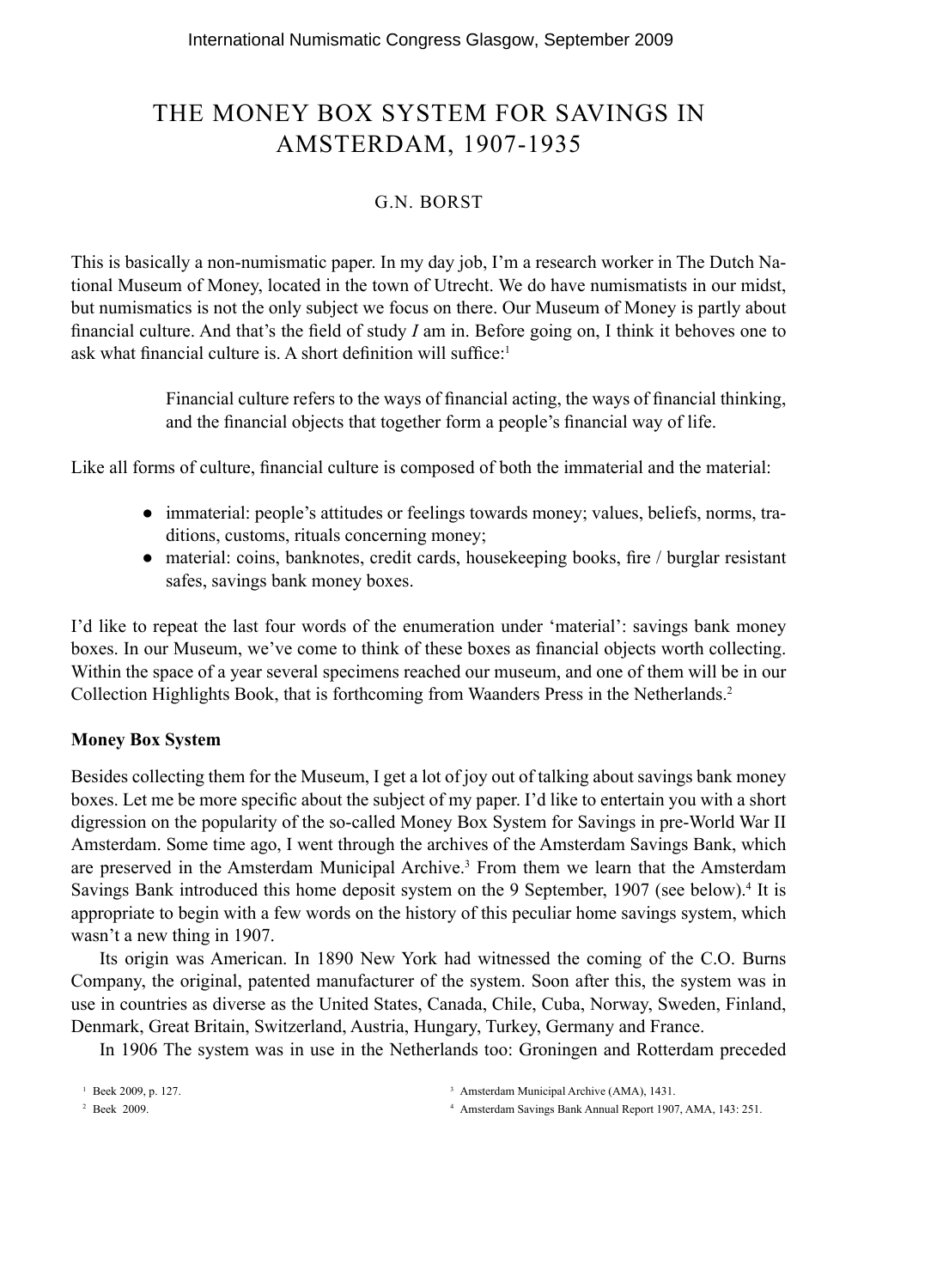#### 1688 G.N. BORST

Amsterdam in this respect.<sup>5</sup> Soon the example was followed in Amsterdam - but not only in Amsterdam. In the years to come the system would prove its worth throughout the Netherlands.

The system's official name was 'Home Deposit Banks System', and the following are a few synonyms:

- Bank at Home practising
- C.O. Burns Co. System
- Pocket Savings Bank System
- Heimsparkassen-System
- Système d'épargne de la Compagnie C.O. Burns

I myself designate the system as 'Money Box System for Savings', a phrase borrowed from an old issue of *The New York Times* (4 February 1917).

#### **Key features of the system**

The system was 'tailor-made' for regular savers of small amounts of money. Savers got boxes on loan from the savings-bank. The boxes were taken home, where they could not be opened, as the keys were held by the bank. So, at home a saver couldn't be tempted to take hold of the contents of his box. He had to go to the bank, which he did a few times per year. At each visit the saver's box was opened by a bank clerk, who added the saved amount to a savings-book, standing in the box-holder's name.

It was all about the 'smallest of savers'. The student of the archives of the Amsterdam Savings Bank encounters this phrase more than once. In discussions held at the Bank managers' meetings, it must have been used time and again.

#### **Amsterdam Savings Bank**

The Amsterdam Savings Bank was established in 1848. At the beginning of the twentieth century it was one of the two really noteworthy institutions facilitating saving in the national capital of Holland, the other one being the 'Rijkspostspaarbank' (RPS). The RPS was the National Savings Bank. Established in 1881 after the British example, it was attached to the post office.

During the years under study in this paper the Amsterdam Savings Bank went through a process of growth. At the beginning of the period the Bank consisted of a head office and six area offices. At the end of the period fifteen area offices were operating.<sup>6</sup>

As stated above, the Amsterdam Savings Bank introduced the Money Box System for Savings on 9 September 1907. On that very day the Bank placed 500 steel boxes (length: 4.3 inches, breadth: 2.0 inches, height: 3.1 inches) at the savers' disposal.7 They had come from J. Lips Bzn, a manufacturer of fire / burglar resistant safes and safety locks. Very soon after introducing the system, the Bank had to place a new order with Lips. In the years following 1907 the Amsterdam Savings Bank would become a good customer of this famous firm from Dordrecht.

In Utrecht we have a rich collection of financial objects, but unfortunately an old type money box from Amsterdam is missing. However, our collection does contain another box of the old type (Fig. 1): a money box of the Utility Savings Bank The Hague. It is the one that will be in our Col-

7 AMA, 1431 742; Amsterdam Savings Bank Annual Report 1907, AMA, 1431 251.

<sup>5</sup> AMA, 143: 742.

<sup>6</sup> Verrijn Suart 1948, Appendix 9.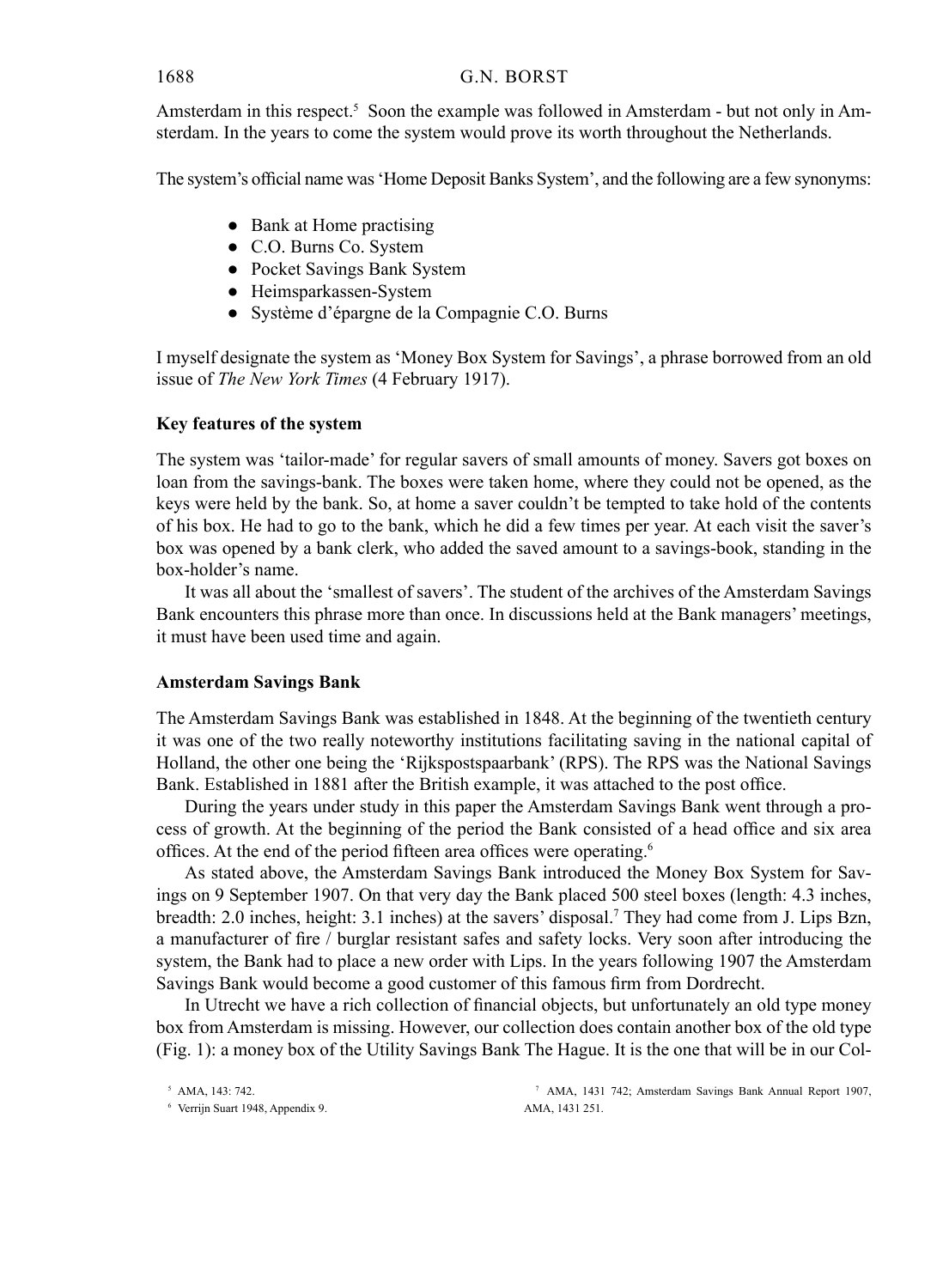lection Highlights Book.<sup>8</sup> On the bottom of the box a serial number is stamped: 4877. I take this to mean that the box came in circulation in 1928.



Fig. 1.

#### **A form of working-class saving**

What was the social position of the Amsterdam inhabitants who engaged in the Money Box System for Savings? Available data strongly suggest that they were working-class people. It's a fact that about 1910 working-class people were already savers at the Amsterdam Savings Bank. At that time the Bank itself was eager to get a clear picture of the people who had started depositing money. In the Annual Reports for 1910 and 1911 tables were published, based on the Bank's administration and a recent occupational census.<sup>9</sup> From them we learn that in both years about 60% of new depositors belonged to the working class. It simply cannot be imagined that when the Bank managers spoke of 'the smallest of the bank's savers', they were referring to persons other than these belonging to the working class.

This sounds plausible enough, but some of you may find the empirical evidence weak. Maybe I'll have to come back to this at some future time. However, the situation being as it is now, I'd like to mark the Money Box System for Savings as a form of working-class saving. It was certainly popular, and its popularity tended to grow over time, as we can see in Fig. 2.10

<sup>8</sup> Beek 2009, p. 132.

<sup>10</sup> Amsterdam Savings Bank Annual Reports 1910-1935, AMA, 1431 252-254.

<sup>9</sup> Amsterdam Savings Bank Annual Reports 1910-1911, AMA, 1431 252.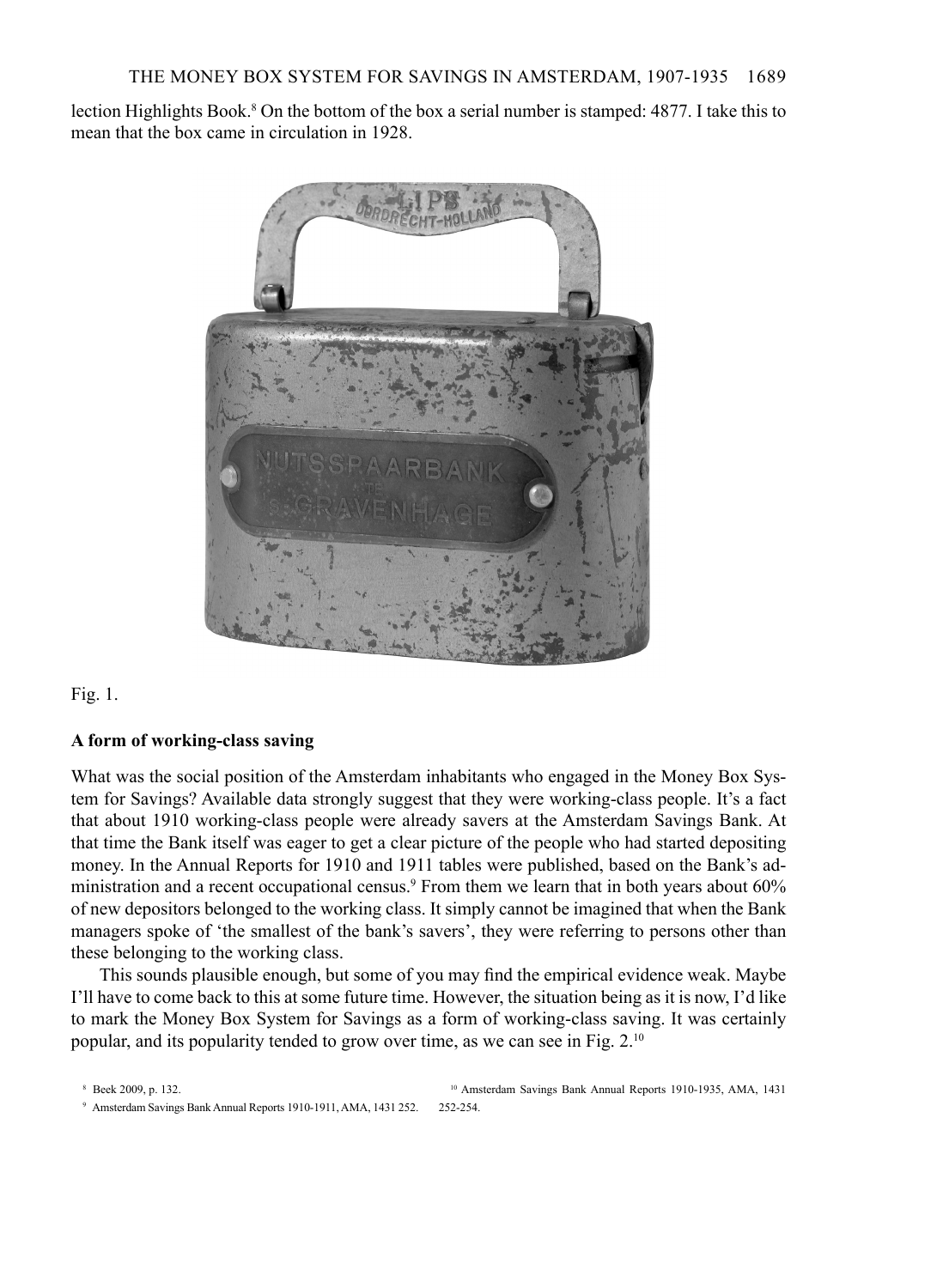



#### Fig. 2.

The solid line represents the number of box-holders who in the years 1910 to 1935 actually deposited money in the Amsterdam Savings Bank. If one thing catches the eye, it is the line steeply sloping upwards during the second part of the 1920s. Up to 1926 the number of box-holders who actually deposited was never above 2000, but in the next five years their number almost tripled.

The conclusion is permitted that in Amsterdam the Money Box System for Savings became particularly popular in the late 1920s. For the student of the Money Box System for Savings the second part of the 1920s is a fascinating period, particularly if we realise that in the years 1925/26 to 1929/30 Dutch real wages reached an unprecedented peak. I think we can safely assume a positive correlation between 'popularity of the Money Box System' and 'increase in real wages'. The evidence in Fig. 4 gives strong support for this assumption. (Fig.  $3 =$  Fig. 2 with the real wages line included.) $<sup>11</sup>$ </sup>

<sup>11</sup> The real wages line is borrowed from: Veen / Zanden (1989), pp. 212, 228.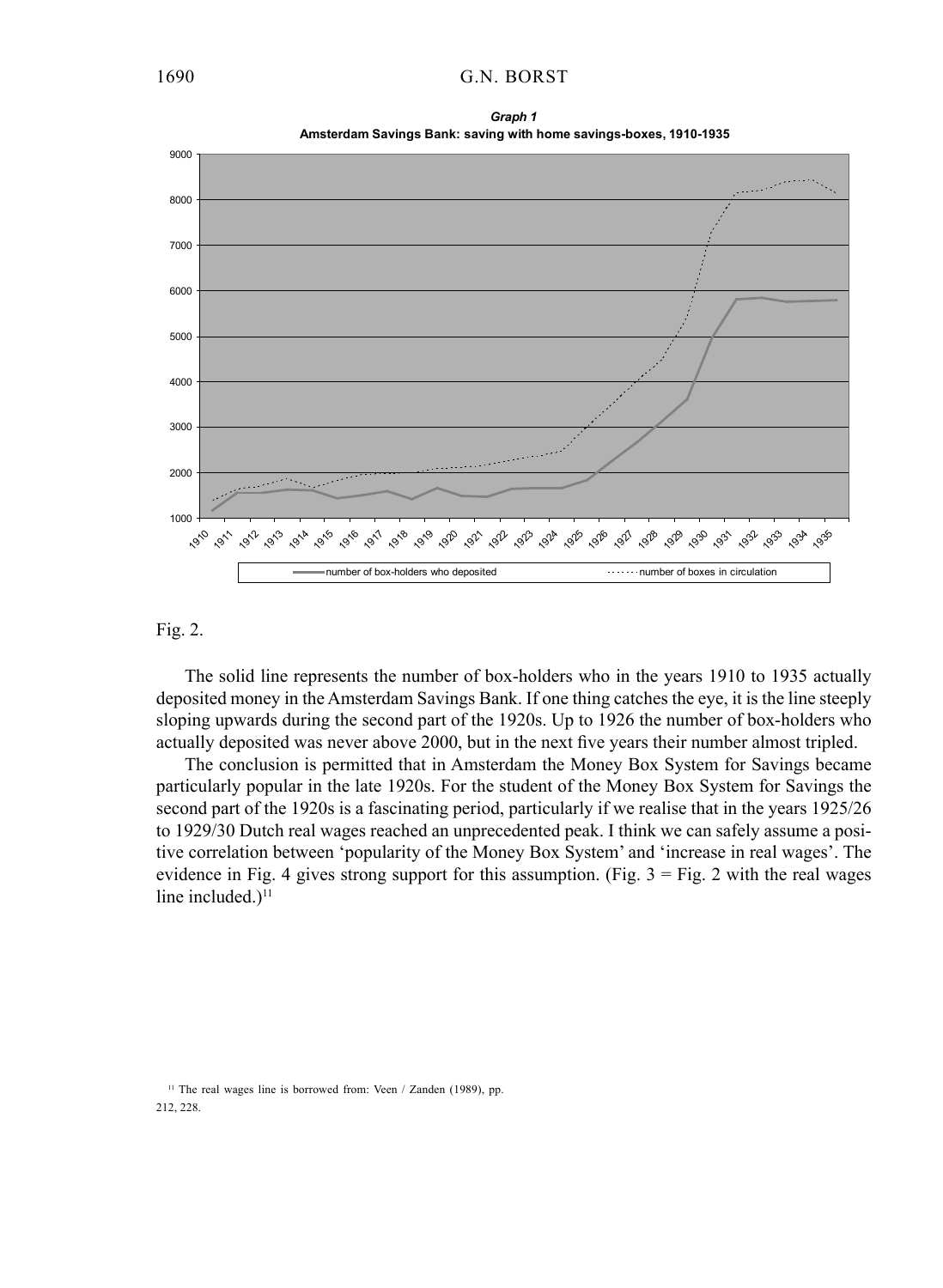



#### Fig. 3.

#### **Volume of savings**

How big or how small were the savings the box-holders made? In other words: what about the volume of savings? Let's look at Table 1.12 There is a lot to say with regard to this table, but I'll keep it short. Although the savings-boxes had a hole in it for banknotes and the slit was big enough to let the bigger coins in, saving with these boxes in most of the cases could not have been more than a 'nickles-and-dimes affair'.

> TABLE 1. Amsterdam Savings Bank: saving with home savings-boxes Volume of savings

|                           | Savings per week | Average income<br>per week | Savings as a percentage<br>of weekly income |
|---------------------------|------------------|----------------------------|---------------------------------------------|
| <i>1911</i>               | 0.63             | 11.00                      | 5.73                                        |
| 1914                      | 0.62             | 12.00                      | 5.17                                        |
| 1920                      | 1.02             | 29.00                      | 3.52                                        |
| 1923                      | 0.90             | 26.75                      | 3.36                                        |
| 1926                      | 1.06             | 26.00                      | 4.08                                        |
| 1930                      | 0.99             | 27.50                      | 3.60                                        |
| <i>(Great Depression)</i> |                  |                            |                                             |
| 1936                      | 0.65             | 21.50                      | 3.02                                        |

<sup>12</sup> Amsterdam Savings Bank Annual Reports 1911-1936, AMA, 143: 252-254; Spek (1972), p. 87.